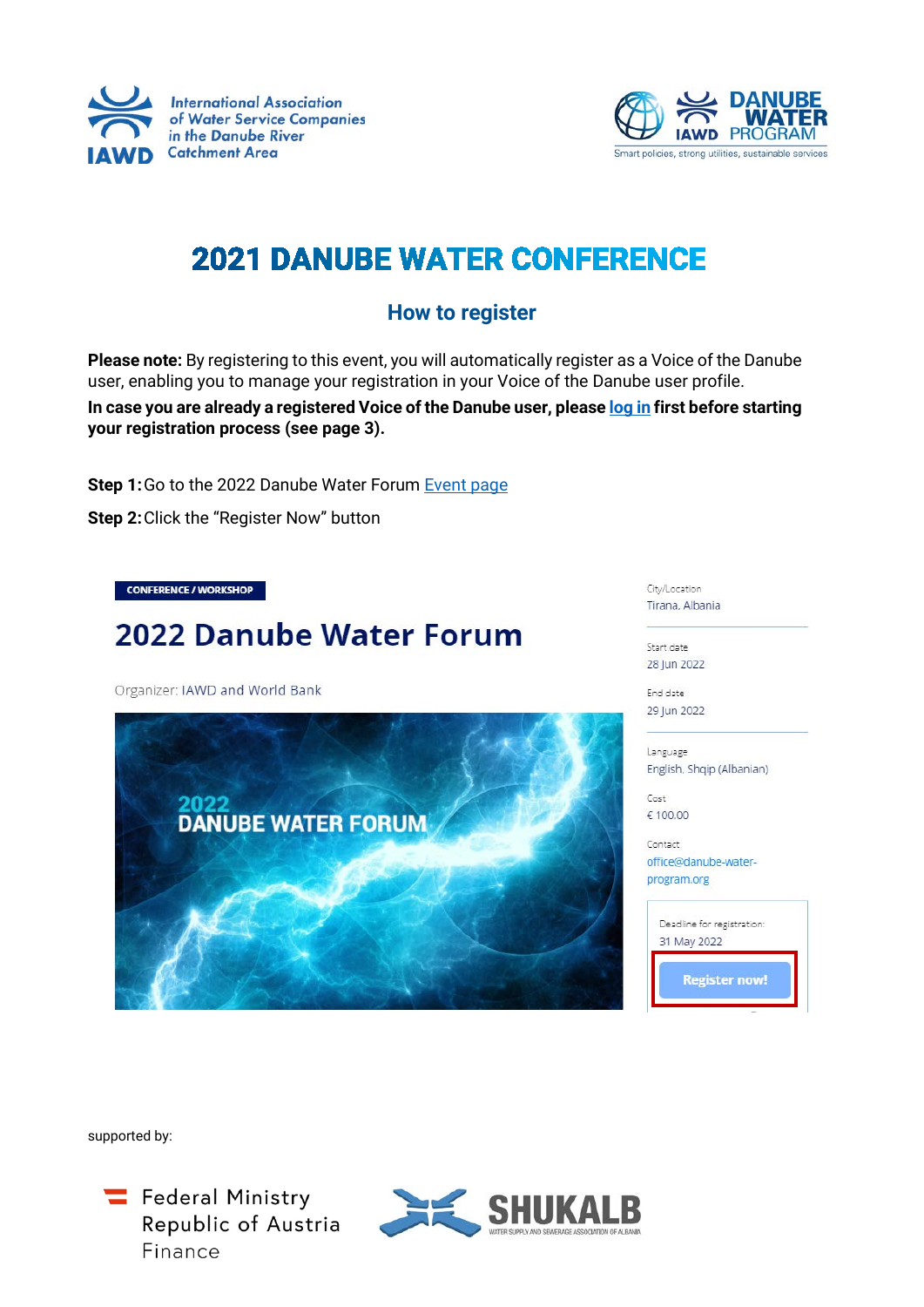**Step 3:**In case you are not yet a Voice of the Danube user, please (i) fill out and submit the registration form, and (ii) check your inbox and activate your account.

| <b>Event Registration</b>                                                                                                                                                                                                                                                                                                                                                          |  |
|------------------------------------------------------------------------------------------------------------------------------------------------------------------------------------------------------------------------------------------------------------------------------------------------------------------------------------------------------------------------------------|--|
| Please note: By registering to this event you will automatically register as Voice of the Danube user, in order to manage your<br>registration in your Voice of the Danube user profile. After completing this form you will receive an email with a confirmation<br>link to activate your account. After activating your account you still need to register for the event itself! |  |
| In case you are already a registered Voice of the Danube user, please log in first before starting your registration process.                                                                                                                                                                                                                                                      |  |
| Conference / Workshop, Exhibition / Fair                                                                                                                                                                                                                                                                                                                                           |  |
| <b>2022 Danube Water Forum</b>                                                                                                                                                                                                                                                                                                                                                     |  |
| 28 - 29 Jun 2022 / Tirana, Albania<br>Setting the Scene - Considerations for                                                                                                                                                                                                                                                                                                       |  |
| sustainable financing of wastewater services                                                                                                                                                                                                                                                                                                                                       |  |
| First name *                                                                                                                                                                                                                                                                                                                                                                       |  |
| Last name *                                                                                                                                                                                                                                                                                                                                                                        |  |
| Institution <sup>*</sup>                                                                                                                                                                                                                                                                                                                                                           |  |

**Step 4:** As soon as you have activated your Voice of the Danube account, by clicking the "Confirm" button in the email, you will be redirected to the Event Registration page with your data automatically filled in the Event Registration form.

**Step 5:** In case you have received a Discount Code (e.g. Speakers and IAWD members will receive one via email), please fill it in and press "Apply Code".



**Step 6:** Please submit your Event Registration by clicking the button "Submit". If successful, you will be guided to the Successful Registration page. In addition, you will also receive a confirmation email. You can also find your Application form in your Voice of the Danube user profile.

|                           | <b>My Voice of the Danube</b>                                                         |                             |                |
|---------------------------|---------------------------------------------------------------------------------------|-----------------------------|----------------|
| <b>Welcome Katerina</b>   |                                                                                       |                             | <b>Log Out</b> |
| E-mail: schilling@iawd.at |                                                                                       |                             |                |
| <b>Event Registration</b> | Below you find a list of events you have been registered for via Voice of the Danube. |                             |                |
|                           |                                                                                       |                             |                |
| Date                      | <b>Event title</b>                                                                    | <b>Application document</b> |                |